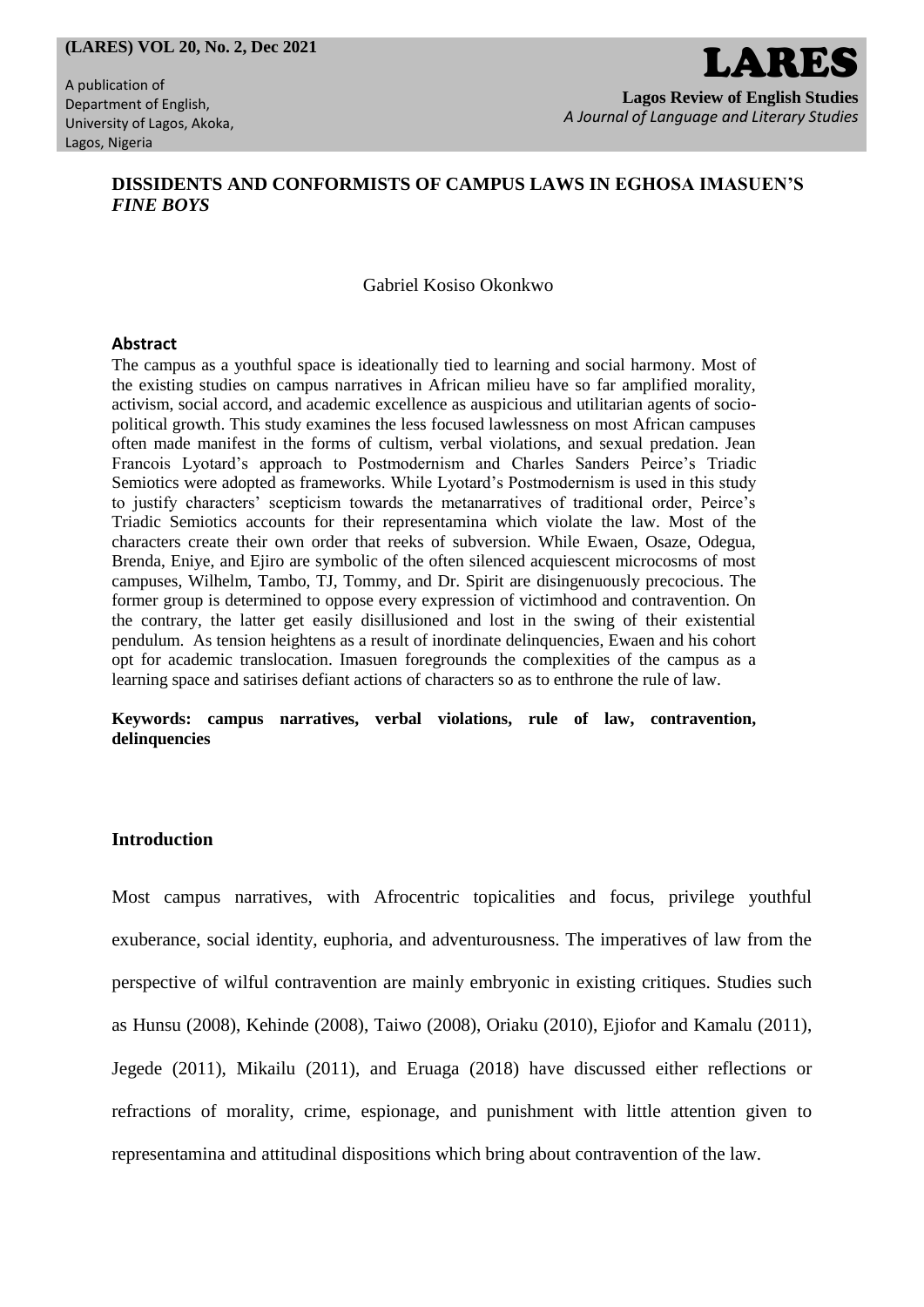Ejiofor and Kamalu (2011) study how the egocentric microcosm of the centre in Wole Soyinka's *The Strong Breed* neglect the principles of human rights, and use religion as a tool of political coercion. This study which borders on postcolonial disillusionment exonerates the culpability of the vulnerable macrocosm. Oriaku (2010) studies the interaction between literature and human history but only connotes the values of historical jurisprudence responsible for crime. Jegede (2011) and Hunsu (2008) examine the dangers of patriarchal hegemony. They use literature to interrogate gender-based and human rights-based discourses that unfortunately do not reflect the roles women play in projecting criminality and abusive patriarchy. Taiwo (2008) interrogates human vindictiveness and criminal behaviour towards the environment from the sociological and moral perspectives undermining the legal underpinnings implied in his investigations – the relationship between environmental laws and the exploration of natural resources. Kehinde (2008) examines the effects of migration and exile on the psychological domains of migrants in Segun Afolabi's collection of short stories: *A Life Elsewhere* but fails to depict their culpability in the bastardisation of the legal order that hitherto protects their dignity. Mikailu (2011) interrogates the destruction of personal goals on the altar of societal laws and foregrounds New Subjectivity as an ideological voice in characterisation. In downplaying the significance of law in the lives of characters, he makes them culpable dissidents. Eruaga (2018) observes that characters' predisposition to crime comes mainly from the tyranny of political leadership. In blaming the preponderance of culpability on unhealthy leadership behaviour, Eruaga exculpates characterculprits and transfers their culpability to leadership irresponsibility. In exonerating characterculprits of culpability and responsibility for individual misdemeanour, she makes them appear as victims of existential viciousness and inequalities in societies governed by bad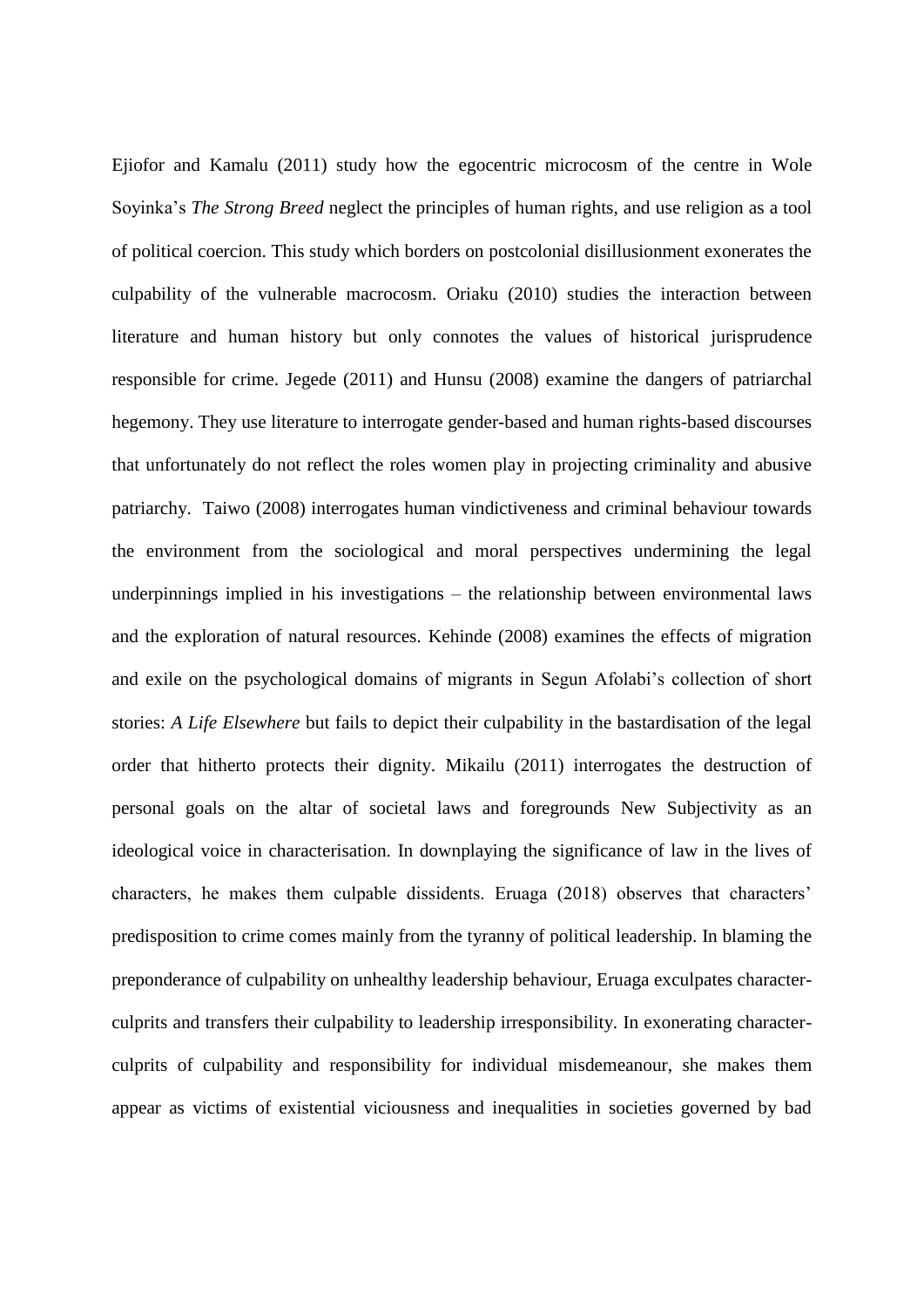leaders. In all these and just like in most studies, critical attention focuses on morality, criminal behaviour, culpability and punishment.

Hence, foregrounding the law in African literary experience presupposes a repositioning and restructuring that is designed to make way for a better global visibility, effective local utility and topical reach. Corroborating this, Kehinde (2008:334) opines that, "it is assumed that literary texts are a valuable locus for studying the interplay of arts and politics." Using Nigeria as a reference from the African macrocosm, he goes further to say that "Nigerian writers have always found the informing vision of their creativity bound by the socio-political experiences of the nation, which their works both reflect and refract" (Kehinde, 2008:334). Hence, literature becomes a utilitarian affordance for the writer who craves to be a positive change agent.

Law and Literature is a critical focus on the nexus of two behavioural fields (literature and law) having a common character – social change and honour. When this end is compromised, the law is said to be contravened and that contravention is cautioned in literature in the form of satire. The contravention of law is one key existential vortex that is sweeping the developmental potentials of the African continent. Most of the leaders in Africa lack democratic culture and ideology; hence, the impunity with which they govern and manage the affairs of their people. Laws, albeit with some flaws, are there to regulate the moral temperature of the society, checkmate leaders and policy makers. Sadly, this microcosm, leaders and policy makers, hardly obey the laws they make for themselves and on behalf of the people. This attitude of impunity, political and economic subjugation has therefore resulted in postcolonial disillusionment for most Africans, campus students inclusive. In order to get political and economic meanings in this dilemma, many campus students turn out to be victims of vulnerability of all kinds, both within and outside the university environment.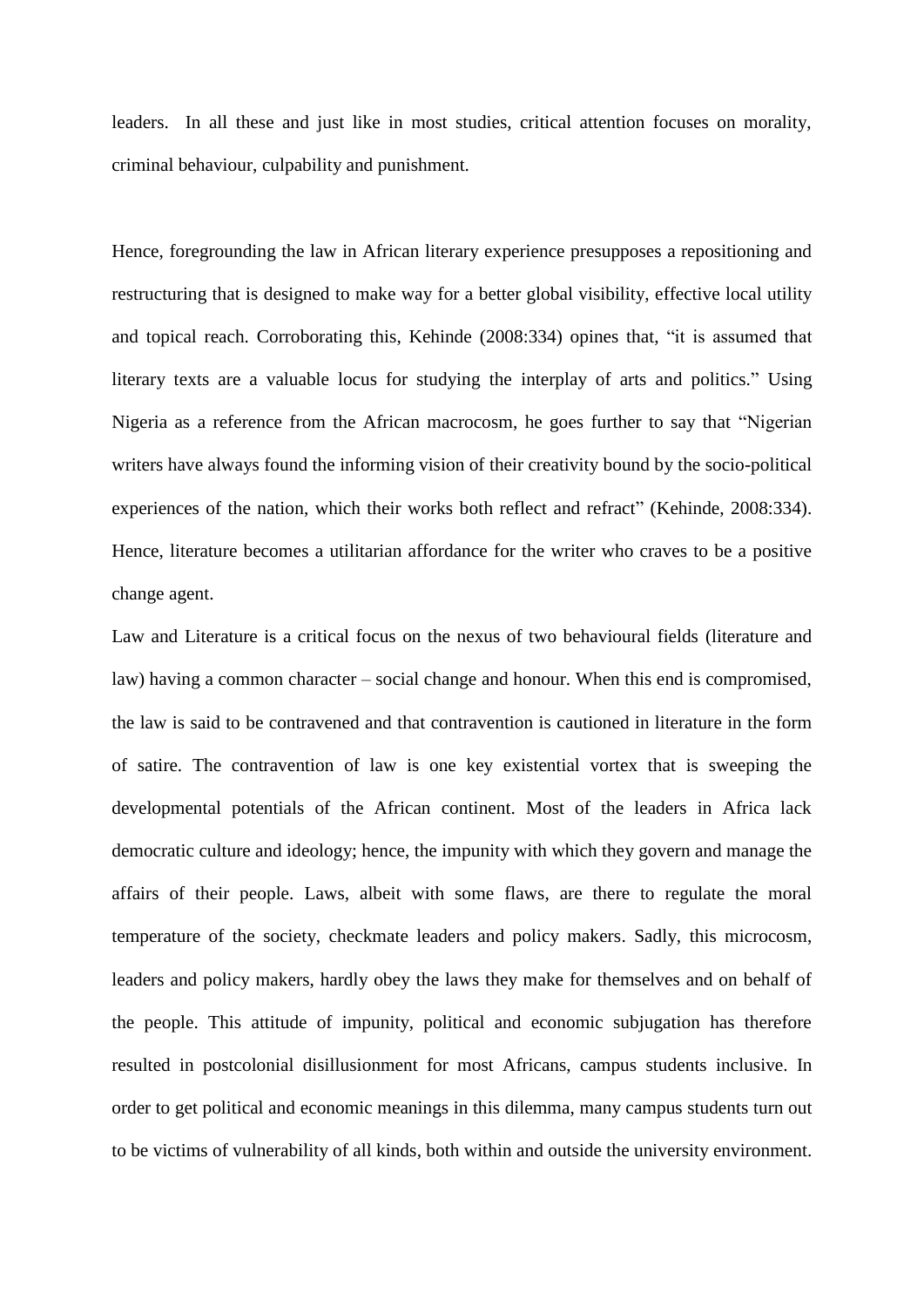Unblurring law in African literature will then mean a pragmatic repositioning and refocusing of the ideological foundations of the political, economic, religious, social and educational systems in Africa through the instrumentality of literature. To achieve this task, writers have a major role to play in talking about the destructive effects of corruption and impunity which are both simply summed up as the contravention of law in their creative writings – a more accessible and cost-effective medium of communication for the average African.

# **Of Law and the Campus: Delinquent Words and Deviant Actions**

Basking in the euphoria of the success recorded by his debut novel, *To St. Patrick,* Imasuen writes yet another intriguing and spectacular novel, *Fine Boys*. It is a story premised on a familiar experience: the adventurousness and exuberance of the juveniles in the Nigeria of the 1990s. It tells the story of a society that has nurtured all forms of decadence, ranging from armed robbery to cultism, molestation, bullying, thuggery, poor government policies, unfriendly educational systems, domestic violence, poor-parenting and the like. Most of the criminal motifs listed above can only be imagined as representamina and justified as special acts of social terrorism. Sharing this thought, Elegido (2010) observes that:

> Granted that force is often necessary for it to be possible to inflict punishment, the question we will address in this note is whether that punishment is rationally justified rather than a mere exercise of brute force. In other words, we must try to discover whether there is any difference between the State which jails or kills a criminal, and the bully who terrorizes those who are weaker than him (212).

The State inflicts pain either in the form of incarceration or death after an empirical process of reason and rationality but same assertion cannot be made of the cultic and sometimes occult organizations mostly found in Nigerian universities who engage in acts of terrorism and bullying in order to lure new members, secure obedience from them and punish perceived offenders. They often kill needlessly, provocatively and viciously. As a quintessence of legal experiment, the novel presents the reader with legal cases which go beyond imaginings to portray pertinent aspects of the criminal law. Beyond its growth and maturity concerns as an exemplar of the Bildungsroman and literary autobiography, *Fine*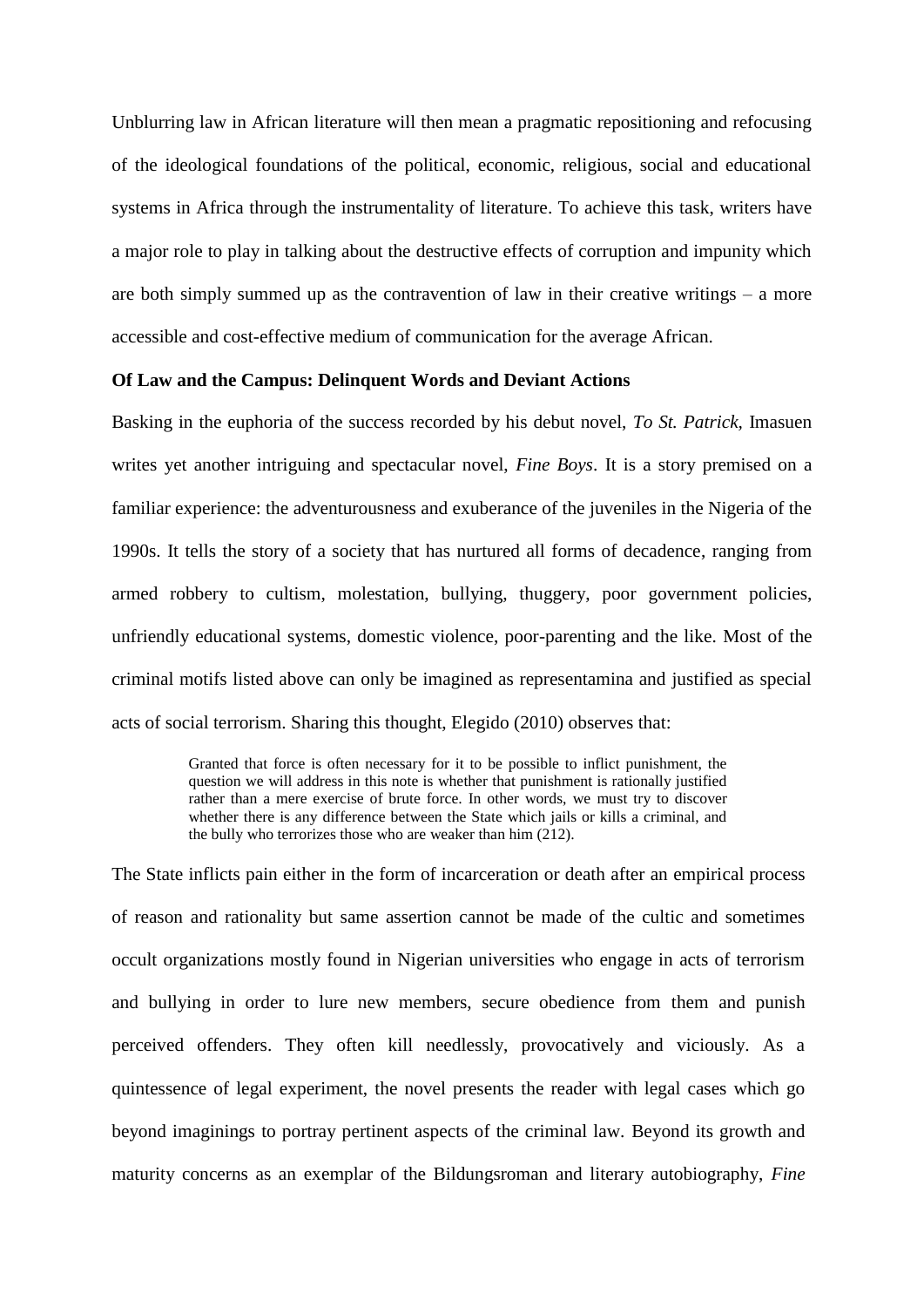*Boys* explores those criminal acts which are often carried out by students of most Nigerian universities. Such criminal acts and activities usually result in the psychological disorientation of victims and sometimes their demise. In being so audacious and rash in their attitude, these cruel elements terrorise defenceless students who fall into their traps. They have no respect and regard for the criminal provisions of the law, hence, their predilection for violent acts – criminal interpretants in the parlance of criminal law.

Ewaen, the protagonist, having completed his secondary education, relishes the prospects of gaining admission into the university. He says, "I was awaiting my matriculation exam results, hoping to make it into the University of Benin to study Medicine" (6). The University of Benin which shall consequently be called Uniben in this essay becomes the veritable setting for most of the conflicts that are apparent in the novel. The narrator also introduces the reader to Wilhelm in a rather paradoxical manner. He calls him: "One–half of my crew of best friends" (9).

The narrator introduces the reader to Brenda, a very good friend of Ewaen who has come to enjoy the moniker, "girl-best friend" (31). Talking about their closeness, Ewaen informs the reader that she is, "the daughter of one of my father's competitors, we had become friends when we escorted our fathers to the Warri Chamber of Commerce Meeting that each hosted" (30). Being in the know about the cult activities in Uniben, she advises her male-friends, Ewaen, Willy and Harry not to join any of the cult groups. She asks Harry: "I hope you haven't joined confra?" (32). And swiftly, he answers: "of course not" (32). She goes further to admonish Ewaen and Wilhelm: "Ewaen. Willy. Make una no join confra o" (32). As though her initial admonition fails, she reiterates: "Ewaen, won't you answer? Make una no join confra o" (33). And to her persistence and astute concern, Ewaen replies: "I hear, Brenda." Repetition is used to underscore the seriousness and importance of her advice. Ewaen is worried about the audacious move made by the confra boys to get him initiated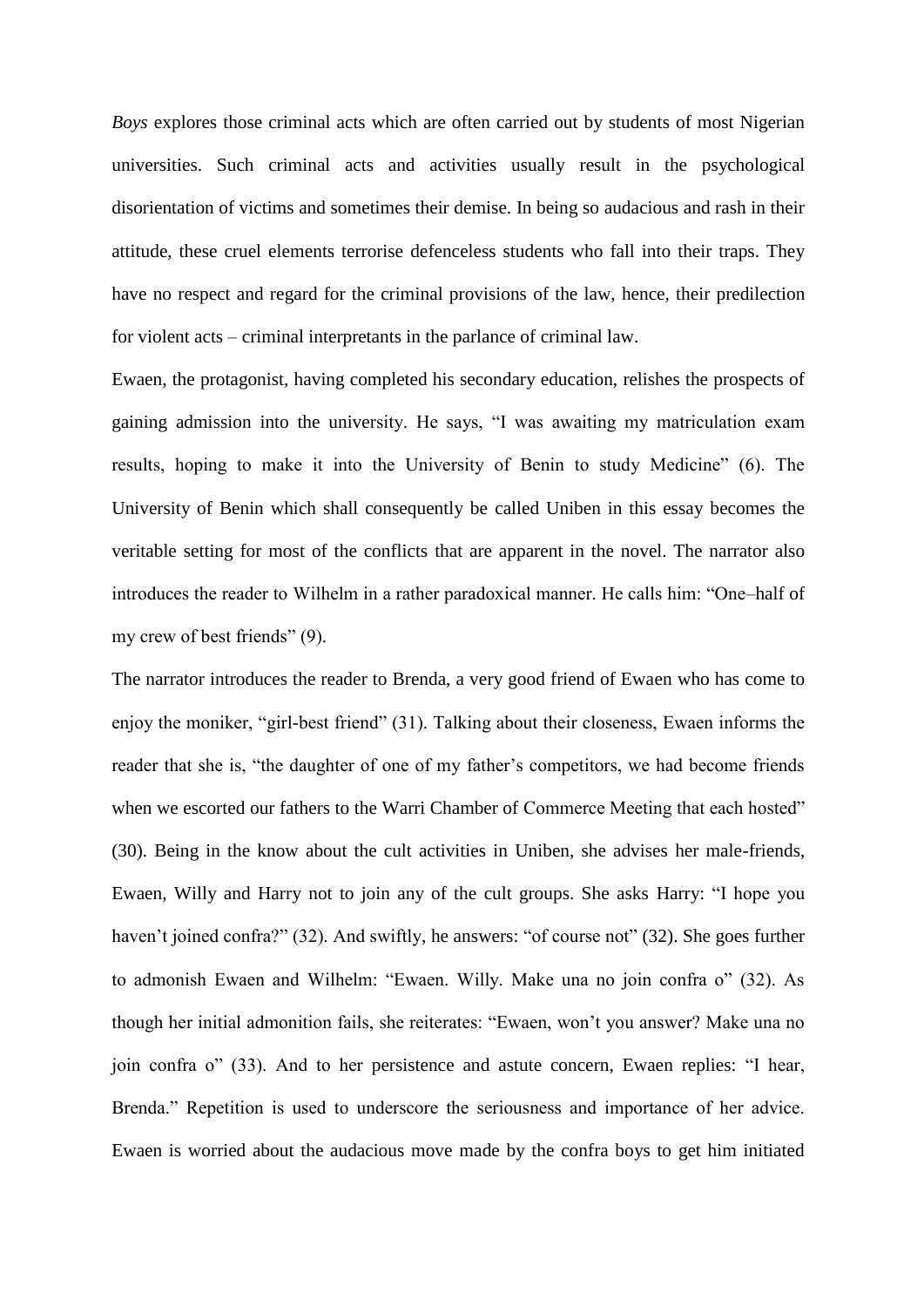because he is a Warri boy. The iconoclastic elements want him to contravene the law by doing that which the law abhors.

Having visited Brenda on one occasion, as he makes for his hostel, Hall 3, Ewaen finds something eerie displayed on the noticeboard: "It listed five students rusticated and three others expelled for cultism, that is, for belonging to the banned confraternities" (38). The affected students know the implications of belonging to such a banned organisation but they will rather choose to disobey the school's law and that of the country by adamantly joining the confraternities. For them, obeying the law is no objective truth. On getting to his room, Ewaen discovers that his "roommates stood around the door with some students from the neighbouring rooms" (38). He notices that their things are in disarray. His lantern is cooling outside and in an accumulated fury, he asks: "Who threw my lantern outside?" (38). Sensing the paranoia and indignation that is engulfing him, Ejiro quickly intervenes with his persuasion: "Ewaen, cool down. We were robbed" (39). With that information, he is alarmed. The narrator explains what Ejiro tells him:

When I left them at the car park he, Tambo, Odegua and KO strolled back to the room. KO and Tambo left for Dreams to try and con someone into buying them drinks. Ejiro, Odegua and some of the guys in the room settled down to a small card game of Whot when they heard a voice from the door saying, "last card, check up!" thinking it was one of the joker from the next door, they were shocked when the chap came into the dim light of the lantern wearing an *adire* cloth mask that covered his nose and mouth and flashing a gun (39).

It is appalling to know that some university students will have the guts to process and use a gun. It is against the law for a Nigerian citizen that is not a security agent to possess any lethal instrument like a gun – a criminal representamen. Theirs is the case of illegal possession of arms because they are not authorised by law to possess a gun. They go further in their criminal acts to use the illegal and lethal instrument to kill their victims. They commit "criminal damage," an illegal act which the *Oxford Dictionary of Law* defines as: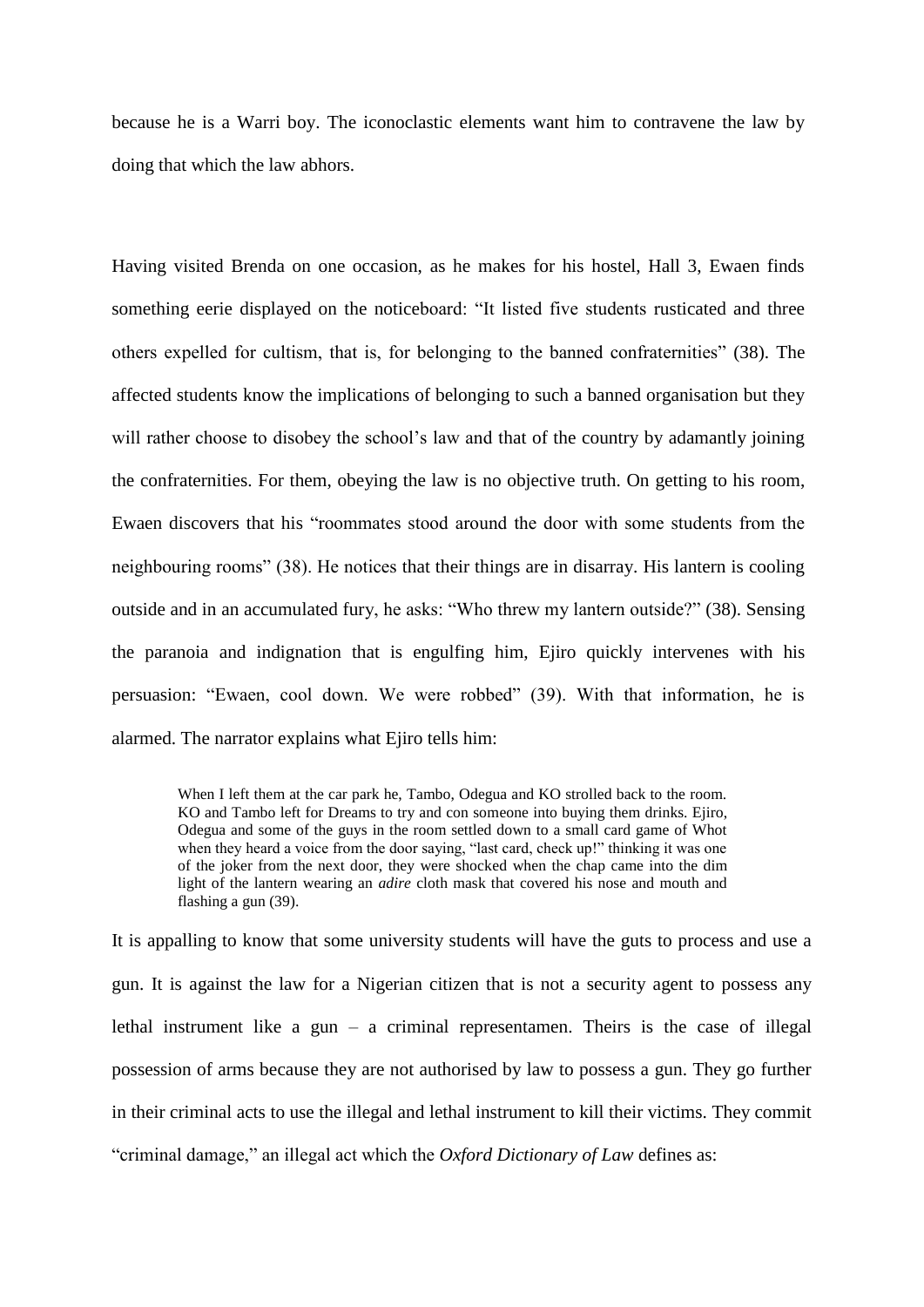The offence of intentionally or recklessly destroying or damaging any property belonging to another without a lawful excuse. It is punishable by up to ten years' imprisonment. There is also an aggravated offence, punishable by a maximum sentence of life imprisonment, of damaging property (even one's own) in such a way as to endanger someone's life, either intentionally or recklessly. Related offences are those of threatening to destroy or damage property and of possessing anything with the intention of destroying or damaging property with it (140-141).

In negligence to the law of criminal damage and in pursuance of their criminal intent, the

delinquent boys bully, injure and dispossess their victims of their belongings:

Two of these similarly clad goons followed the first one into the room, over the next ten minutes or so, they were told to empty their pockets, their bags and their closets. Stupid Odegua had his head broken after he struggled with one of the robbers over a small parcel found in his bag. When the polythene-wrapped parcel tore in their hands, everyone was shocked to see that it contained cash (40).

They steal violently and inflict grievous bodily injury on Odegua, one of their victims, over a valuable that is rightly and legally his. It is paradoxical for Odegua to have his head broken by armed robbers because of some material possessions. By delighting in criminality, these perverse students make themselves enemies of the law. Ewaen laments that "My radio, my iron, Tambo's cassette tape collection, our shoes and mugs, everything of value was either with the thieves or lay in pieces on the floor" (40). This shows the magnitude of damage that is done to the boys by their heartless colleagues. Ironically, the callous boys belong to a cult and Tambo who comes back to behold the atmosphere of gloom advises the boys to take their case to TJ, as renowned cultist from a rival faction. The advice does not go down well with Ejiro who exclaims sarcastically: "you dey crase? You want us to mix up with confra boys because our things are stolen" (41). And Ewaen corroborates Ejiro's fears: "That's like jumping from the frying pan into the fire" (41). Imasuen teaches that forces of evil often clash viciously as a result of certain interests. In the end, Ewaen and his friends are in doubts:

> There were still doubts: did he really not know about the theft? Did the Cosa Nostra steal our things? Oliver Tambo said no, that it was really Black Axe boys who robbed us. It seemed it was a scam they played. Take the things, put the words out that you had them and then wait for any protectors the victims had to intervene and buy them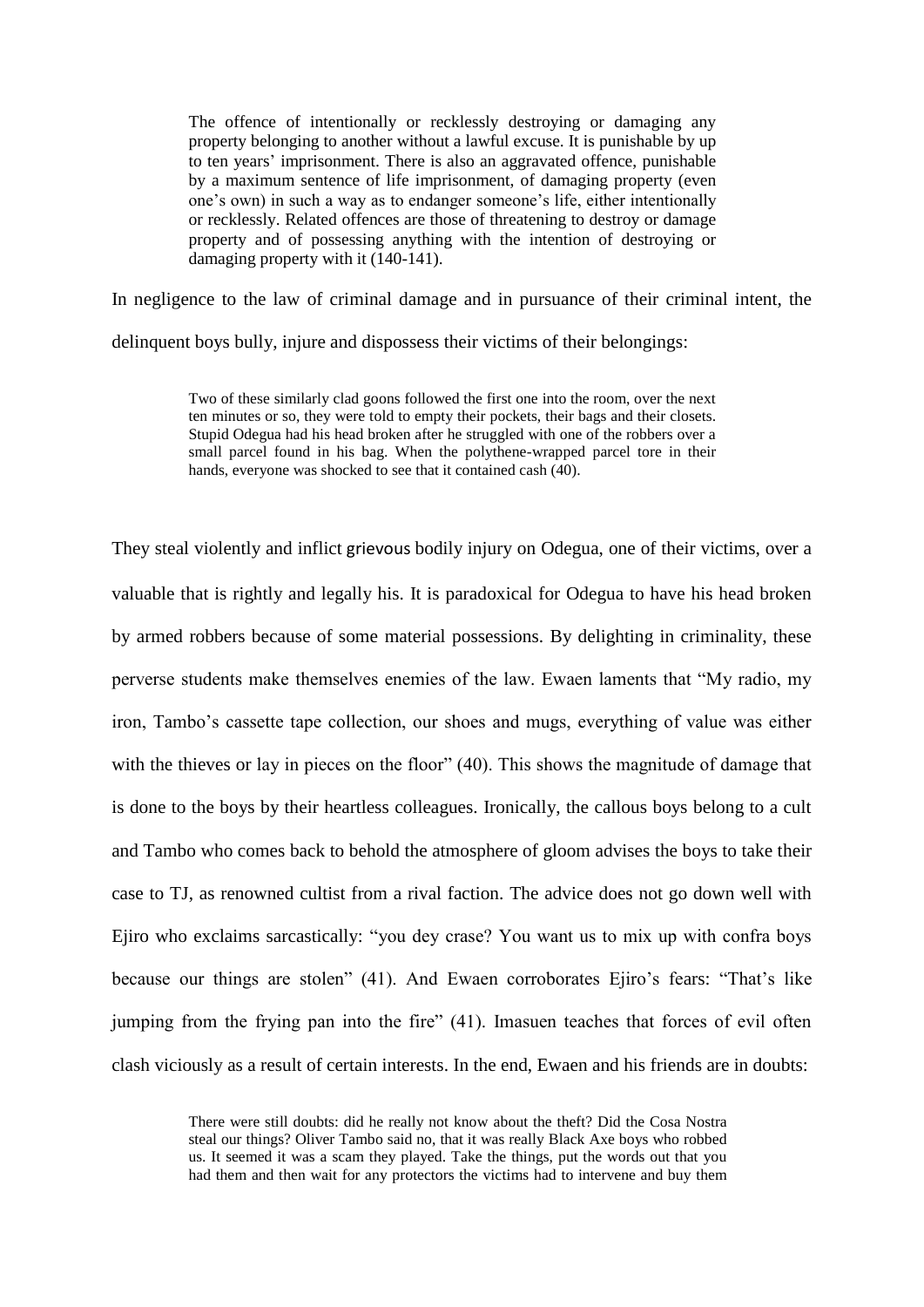back. The Cosa Nostra did not rob us. They just knew who did. It seemed as though he was speaking the truth. I believed him  $(58)$ .

The boys' quandary is seen in the rhetorical questions posed by the narrator. Apart from their use of coercion, the cult boys also employ other gimmicks to get innocent students to join them. Willy who is gradually becoming a victim of the deadly group invites Ewaen to a party which oblivious to him is designed for the purpose of recruitment into the cult. On their way to the party, they meet Tambo who breaks the secret: "Ewaen, na injun's groove be that" (119). He clarifies firmly: "Confra party. Ewaen, that was a mafia recruitment party" (119). The group of bad boys know that their actions and associations are illegal; hence, their stealthy operations. They are tenacious about gratifying the selfish desires of their id to the detriment of the law – their superego. They know their actions are criminal but are willing to keep rebelling.

Keeping true to their defiant and illegal behaviour, the '*injun'* confra – a criminal representamen – has seized Willy and some other boys. They force them into the initiation process. Willy "had tried to leave, one tall, black guy blocked him. When he had tried to push his way through, they had started fighting" (127). They are not just after the subversion of the law alone but also the disorientation of her subjects. They want to establish their own postmodernist order different in style and function from the conventional law. Ewaen laments and regrets his friend's surrender to the illegal forces: "How could you do this? After everything we talked about, after all we promised ourselves?" (160). To Ewaen's shock, Willy replies: "What did you expect, Ewaen?" (16). Willy's weakness is visible. He continues: "I did what I had to do. In the Black Axe, I have a relative. And they are not pretentious sissies who prance about in movie clothes and speak funny. Ewaen, these are real guys, real and hard bastards, who would die for a friend" (160). It is hyperbolic for Willy to call the bad boys real guys "...who would die for a friend." Willy talks like this because he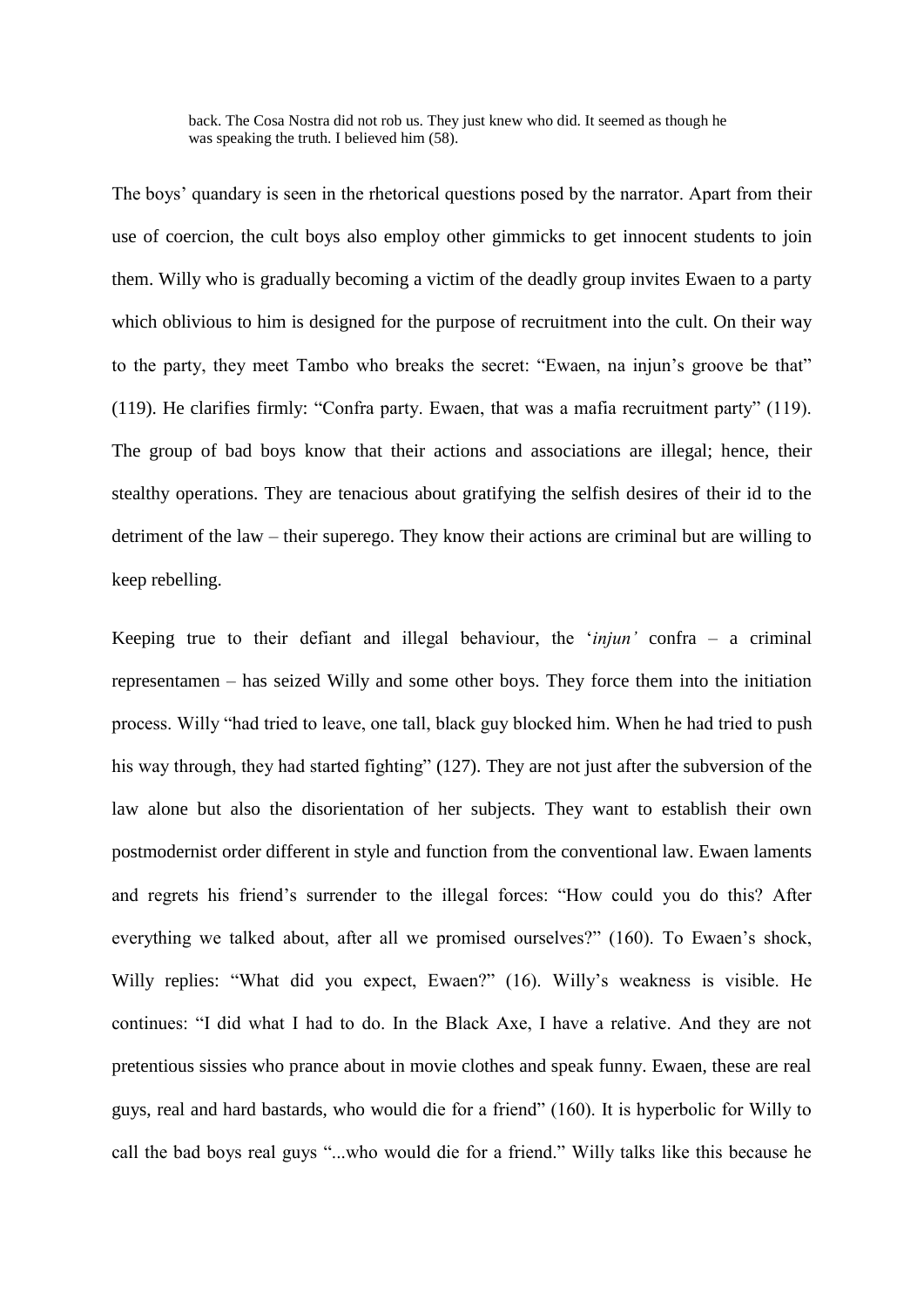has been initiated in the cult. This time, Ewaen pities his friend's obvious fate. He laments, 'I looked at my Oyibo friend speak good English. My Oyibo friend who always said I was the first to spoil him. I watched him defend confra. God forbid bad thing" (161).

 Imasuen states through his characters that in most societies, anti-law agents do not merely end at being iconoclastic; they go as far as recruiting law abiding citizens into their camp. However, the law has a way of getting perverse citizens into its dragnet. Once again, another list of students who have been expelled from *Uniben* comes out and this time around, TJ, the chameleon, gets affected. As the narrator informs Ejiro about the unfortunate news, he confirms TJ's fondness for illegality by indicting one of his right hand guys, Tommy. He says: "my problem is with that Tommy guy. The guy threatened me last semester. Shebi, I told you about his pulling my shirt at the Blackky show?" (188). Dismissing Ejiro's supremacist assumption that he, Ewaen, cannot be harassed to join confra, Ewean asserts: "who tell you? And no be everything I tell you. Towards the end of exams, he saw me and asked if I was aware that TJ would not be in school for ever. Ejiro, I no like the boy at all" (188).

The motif of criminality which often revolves around the philosophy of criminal damage continues to create that consciousness in the reader of the rot that has pervaded the Nigerian youths and the university system. The writer wants not just the popular readers alone but also the peculiar readers, the government and her sister agencies saddled with the responsibility of maintaining law and order, to wake up to the clarion call.

Imasuen equally points accusing fingers at the police whose responsibility it is to maintain law and order but have jettisoned that noble duty for lawlessness. In being lawless, they violate the law. He casts aspersion on the overzealousness of the police which often results in extra-judicial killings, battery and assaults. The students have been ordered out of the hostels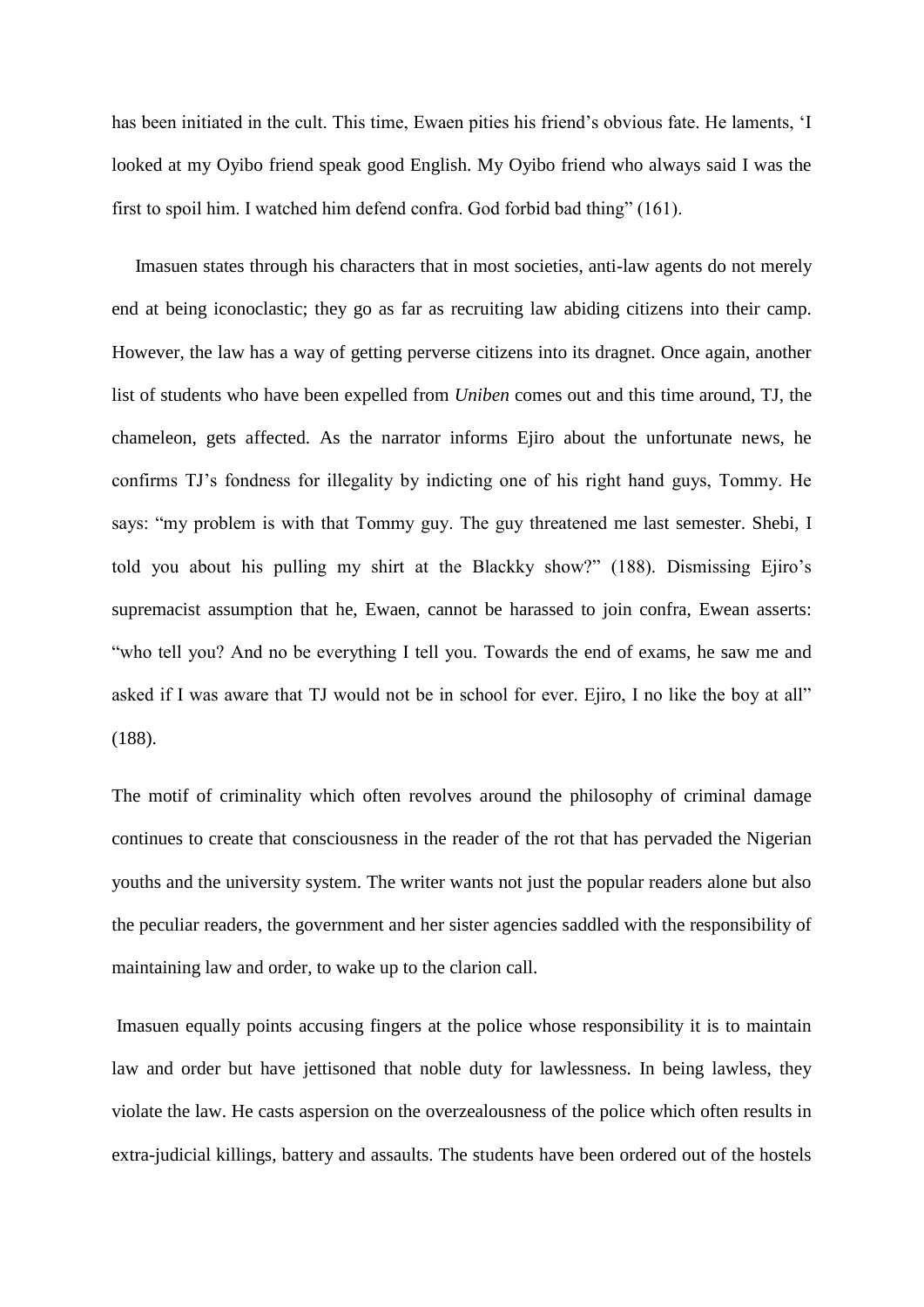following the shutdown of the school but when the deadline given for their vacation elapses, the unprofessional police go into the students' hostels especially the zone carved out for the medical students who are often given special concession in such situations because of the sensitive and peculiar nature of their study and beat them mercilessly. They savagely rape some of the female students in their block. The narrator describes the horrific incident as he is told by one of the medical students:

> All of them. They came in around eight. There was no warning. **They just rush in, beating and screaming. See my back." He turned and pulled up his shirt. There were purple lines crisscrossing his back**. One of them had split open and leaked clear fluid, which was drying, caked and moist. **His voice shoot with anger, "Ewaen. They raped many girls**. They entered the girls' half of the hostel, and we heard the screams. I'm just coming from UBTH. We took some of the more serious victims there (255).

It is metaphorical for the narrator to describe the medical student talking with so much anger about the ugly fate that befalls them that day with the representamen, "shoot". His anger as seen in his verbal expression can only be compared to the shooting of a gun. It shows sadness. Imasuen uses this scenario to condemn the unprofessional attitude and approach of the Nigerian police to civil unrest. The primary responsibility of the police is to protect lives and property. It is then an anathema to see the Nigerian police brutalising the masses/citizens especially when other professional approaches to the control of civil unrest or demeanour have not been completely exhausted. Expressing an extended interpretant, the writer indirectly indicts them of paranoia, a clinical and psychological condition which justifies their often rash behaviour and attitude to civil matters. This picture is particularly worrisome when one considers the fact that the victims involved here are students, university students for that matter.

In another scene, the writer foregrounds yet another worrisome legal matter. Eniye, Ewaen's sister, has made an awful attempt to take her own life. She beholds yet another fight between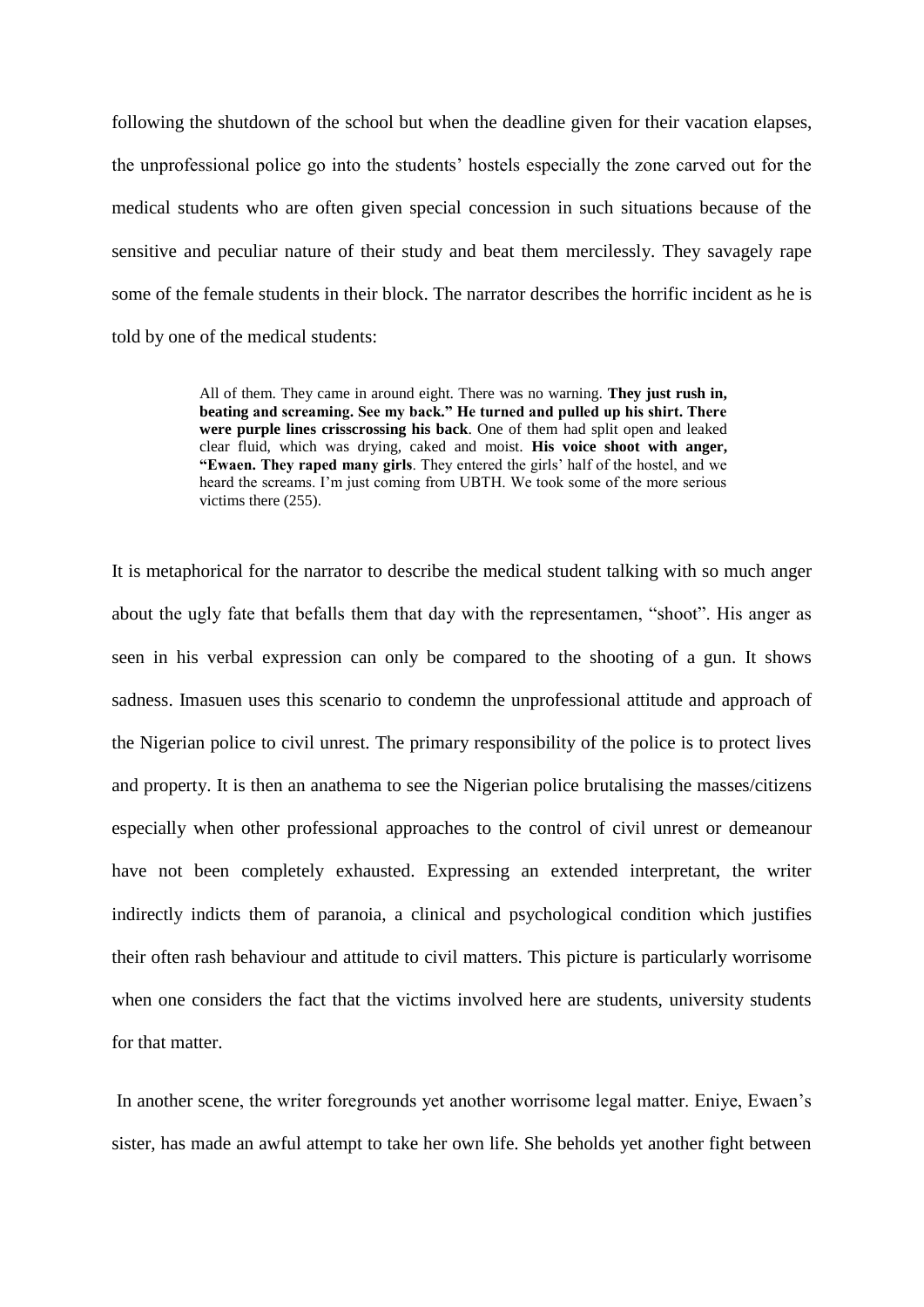her parents, a ritual that happens every now and then. Ewaen's dad tries to break the sour silence between him and his wife after catching his daughter in the act: "Omasan, please open the door. Eniye just tried to kill herself" (279). In the typical poise of a mother; she breaks the silence and hurries out for her daughter. The narrator describes:

> Mom ran into the room, guilt and worry on her face. She pulled Eniye up: they were now the same height. Eniye's chest was beginning to rival mom's. They looked like negatives of each other; the same height, the same build, bow legs and all, but mom light – complexioned and Eniye dark like our father. She hugged her. "I'm sorry," mom said over and over again  $(280)$ .

The use of simile in the phrase, "Eniye dark like our father." shows physiognomic contrast. Imasuen argues that our actions and inactions are capable of leading others into temptation; the temptation of doing unlawful and illegal things. The poor Eniye is bugged psychologically and she seems to have come to the cross-road; that point where a dramatic decision is needed. The shock Eniye's action brings to the family is palpable. For the narrator:

> This was all a big misunderstanding, I suspected, suicide. Eniye? How? I looked from Osaze to Eniye, who was trying hard to breathe because of mom's tight embrace. Dad stood at the door. He walked to his wife and daughter and patted their shoulders. He told them to sit down, that he wanted to say something (280).

It is ironical that Eniye's parents need such an ugly experience to behave maturely as seen by the sudden truce that follows the suicidal attempt. As the tensed atmosphere calms, daddy scolds Eniye for contemplating suicide but she denies it. Whatever be the case, Eniye's action must have been unusual and weird for it to be mistaken for suicide. The suicide theory is possible considering her firm acceptance of her mother's expression of guilt. She has not also given any of her family members a prior notice or hint of illness as she claims hence, her culpability. However, the bigger blame goes to the presumptuous parents who forget that their domestic fights and quarrels have a lot of negative psychological impacts on their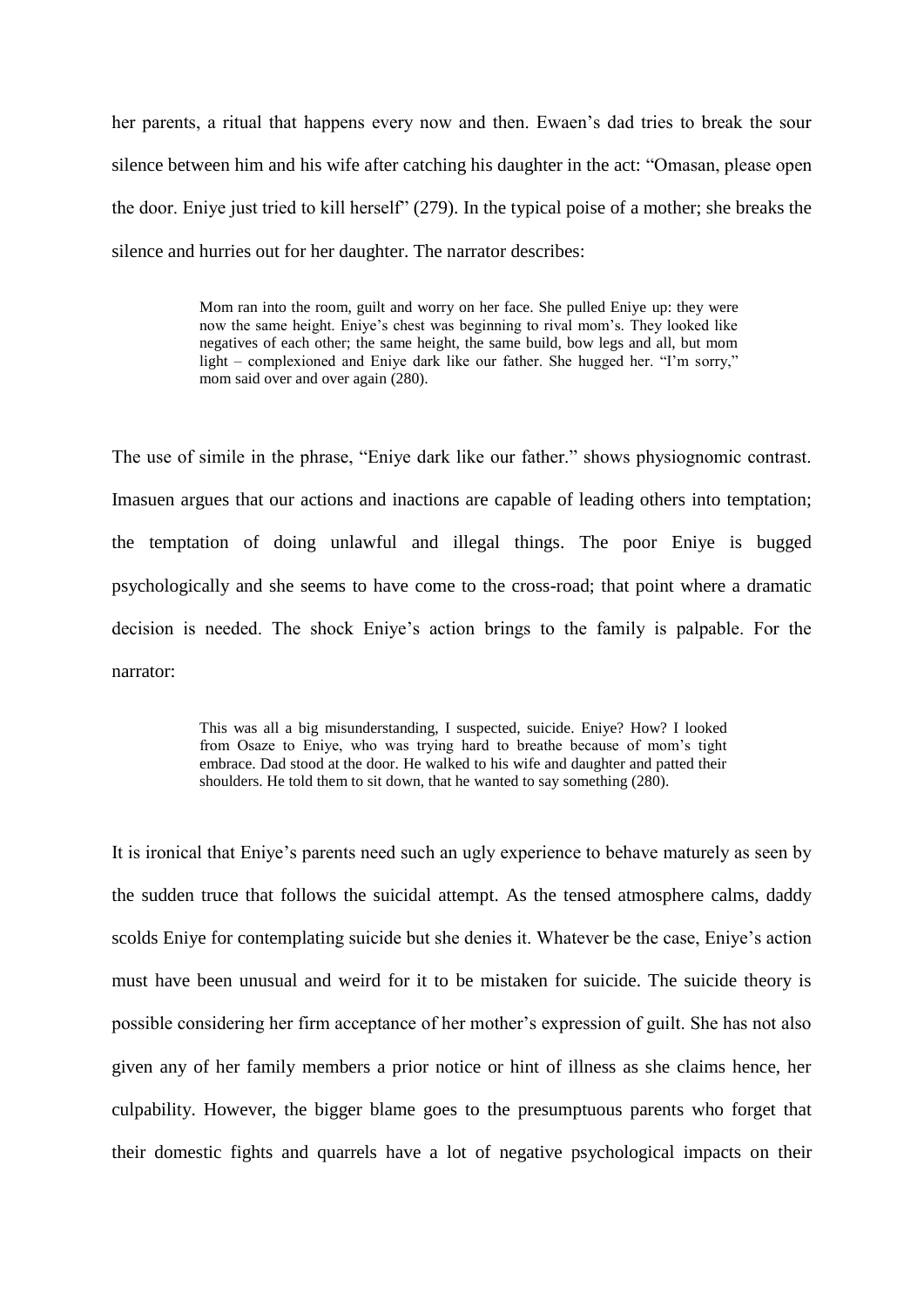children. As parents, they are culpable because the Oxford Dictionary of Law defines suicide as "The act of killing oneself intentionally. Since 1961 suicide itself is not a crime, but there is special statutory crime (punishable by up to 14 years' imprisonment) of aiding, abetting, counselling, or procuring a suicide" (520).

Since the wrath of the law tilts more towards the factors responsible for an attempted or successful suicide, those factors need to be cautioned. In this instance, Eniye's parents' constant quarrels are responsible for her unsuccessful weird action. This, then, makes them not just culpable and liable alone but also enemies of the law. The writer teaches, therefore, that our actions and inactions should be sane and gracious in such a way that it is capable of fostering peace, unity, law and order in the society.

Wilhelm's girlfriend, Weyinmi, loses her uncle to the wrath of some assassins. The narrator describes how Weyinmi's uncle is killed:

> The note said that Weyinmi was okay. The chief's family had been bundled into a luggage room downstairs while the assassins, led by a man who, according to Weyinmi, spoke perfect Itsekiri, had gone upstairs and shot the chief twice, once in the head and once in the chest (298).

The provisions of the 1999 constitution of the Federal Republic of Nigeria as amended guarantees the right of every citizen of Nigeria to life. Section 33, sub-section (1) states that:

> Every person has a right to life, and no one shall be deprived intentionally of his life, save in execution of the sentence of a court in respect of the criminal offence of which he has been found guilty in Nigeria (34).

The assassins fault the provisions of the constitution on citizens' right to life. Going forward, they equally subject their victims to physical and psychological torture by forcing them into a phobic condition. The narrator describes the psychological state of Weyinmi and others at that material time:

She said they had remained locked in the room for more than two hours before another visitor had come and heard their cries. They had been taken to the police station some days later to look at the line-up of suspects whom the police said had confessed. She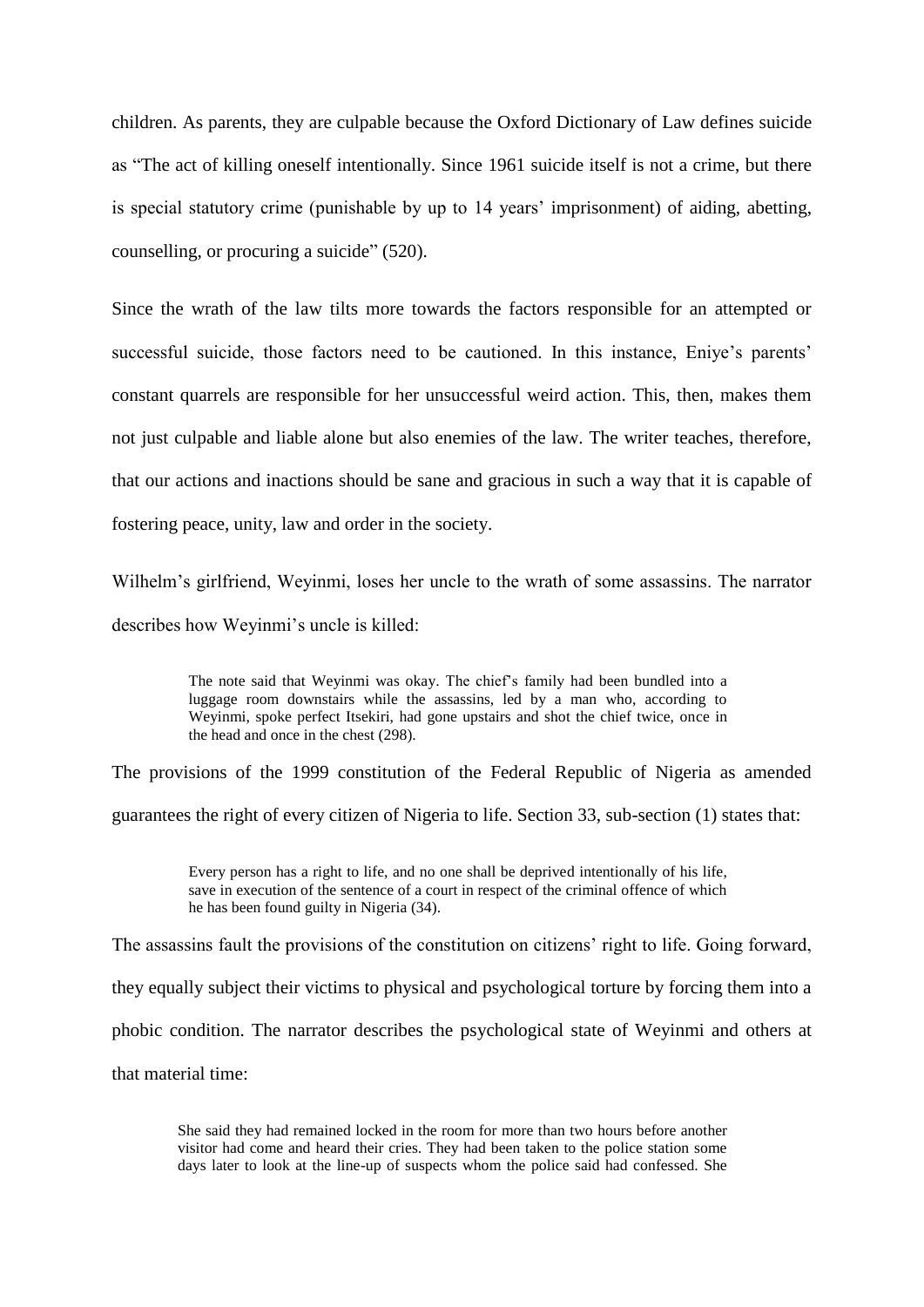said her cousin, the chief's first son, had to shout before the family had been allowed to leave the station (298).

This experience is awful as the constitution also guarantees the "right to dignity of human person." Section 34, sub- section (1) states that:

- a. no person shall be subjected to torture or to inhuman or degrading treatment;
- b. no person shall be held in slavery or servitude; and
- c. no person shall be required to perform forced or compulsory labour (34).

The criminal action of the assassins brings about a temporary quandary for their victims; a horrific and traumatic experience. The killers are simply located in the id where selfishness and irrationality reside.

 Tommy who is a known member of the confra cult lures Osaze to join their caucus but he refuses. Tommy's disrespect and disregard for the law is so audacious. He knows the group is illegal and criminal but he prefers to breach the law by recruiting and cajoling law abiding students to join his perverse camp. Ewaen is happy with the response his brother gives to Tommy when he tries to cajole him into the confra:

> I spoke to Osaze about fraternizing with Tommy and was not disappointed with my brother's reply. He was smart. He knew that Tommy was full of shit. Tommy has been toasting him to join confra, but he has refused outright, citing the excuse that Ejiro and I used in year one: our father would kill him if he did (309).

Ewaen's brother represents the insignificant number of good Nigerians who will do everything within their power to remain honourable and law abiding in the face of corruption. Hence, Imasuen suggests that hope is not totally lost because as unlawful factors try hard to push people into rebellion, a few others are ready to stick out tenaciously for the honourable path.

The writer depicts human beings as capricious, fraudulent and criminal-minded. People often appear as friends to us but more often than not, we end up discovering the vicious beasts in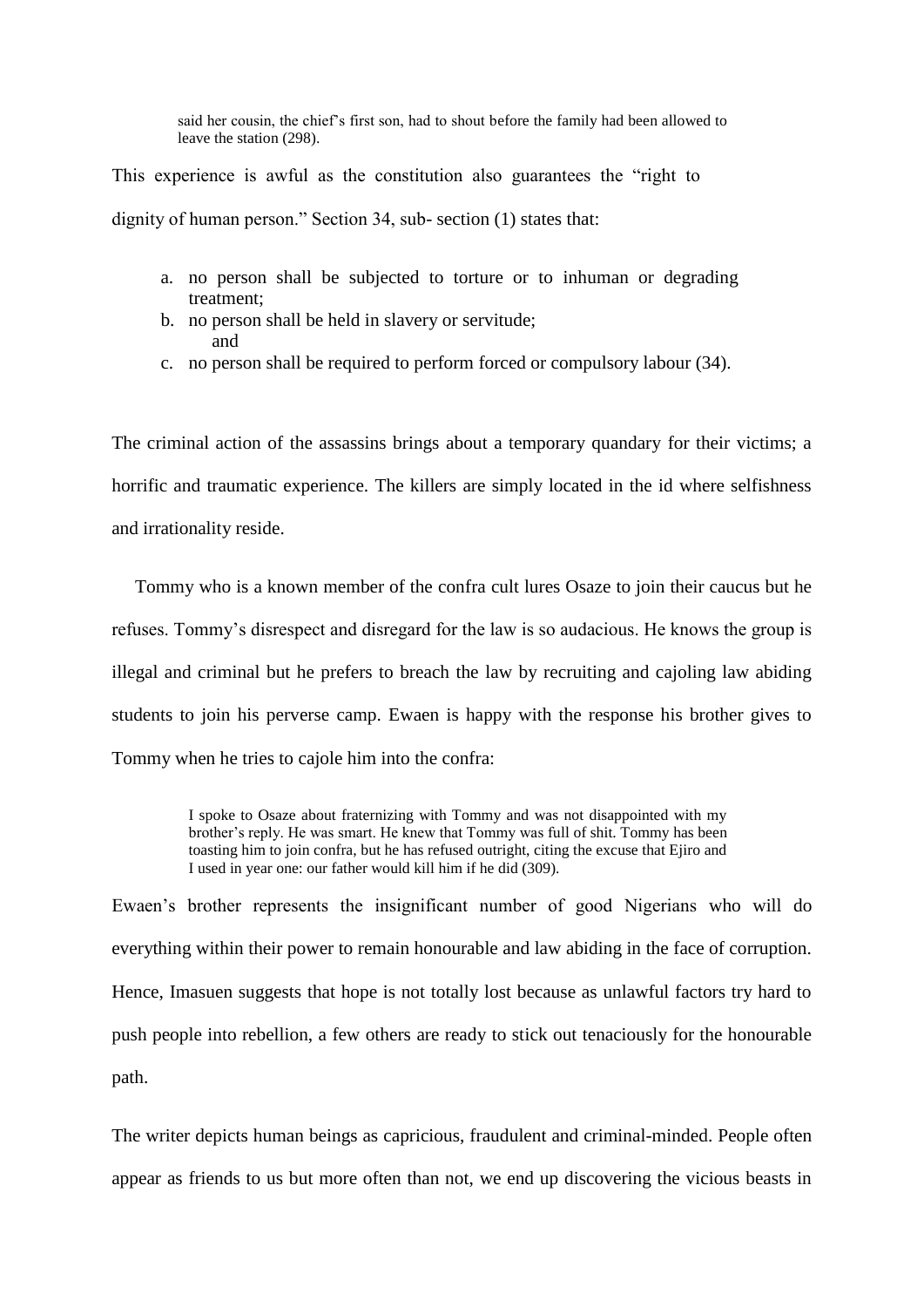them. Mesiri loses an amount of money and his friends are not taking the matter lightly. Mesiri knows it is a theft. He affirms strongly: "I sure say na here I keep the money. Look, see the water proof now. They tore it" (309). As the search for the stolen money begins, the would-be culprit pretends ignorance and innocence:

> Tambo was very energetic about it. He led the investigation, remembering who had last entered Mesiri's room-me, and I almost fought with him when he said it- and remembering who, suspiciously, was not drunk enough after last night's binge: that was Wilhelm, who was now the best at holding his liquor, although Tambo was not brave enough to suggest that Wilhelm might have stolen the money (310).

Tambo's pretended innocence is deceitful and ironical. He takes the boys to a juju man as they have decided to find the thief by all means. The first name, "Dr. Spirit" (314) did not resonate well to the friends, hence the need for another juju man. They have sensed fraud in Dr. Spirit's operations. Tuoyo gives the first alert: "No, Tambo, this guy dey talk nonsense"(p.317). And Wilhelm candidly concurs: "I was afraid you guys were believing the fraud." (317) Tuoyo's suspicion re-echoes the vigilance which the writer believes should be a psychological disposition in moments like this. Tuoyo affirms his alertness: "I don't trust this Dr. Spirit's system. That other man's own was out in the open. He drew the leaves in front of everyone and had a list of names. He did not bamboozle us with all this shouting and throwing about the dog food" (317).

 When fraud is identified anywhere, vigilance and intelligence are the watch words. They go to Okoronkwo, a supposed stronger juju man, who does a more credible job. After all the oracle consultations and protocols involving each of the candidates before him, the thief is known. He tells the boys: "Well, my son, you know who the thief is. It is this Tambo. This Clement. You can wait outside now. I want to speak to him" (321). Tambo is indeed awful. It is ironical that he, Tambo who is the real culprit behaves more innocently and concernedly during the search. Ordinarily, no one will ever believe that he is the guilty person. He quickly suggests Dr Spirit as if he were ignorant of the theft. He violates the provisions of the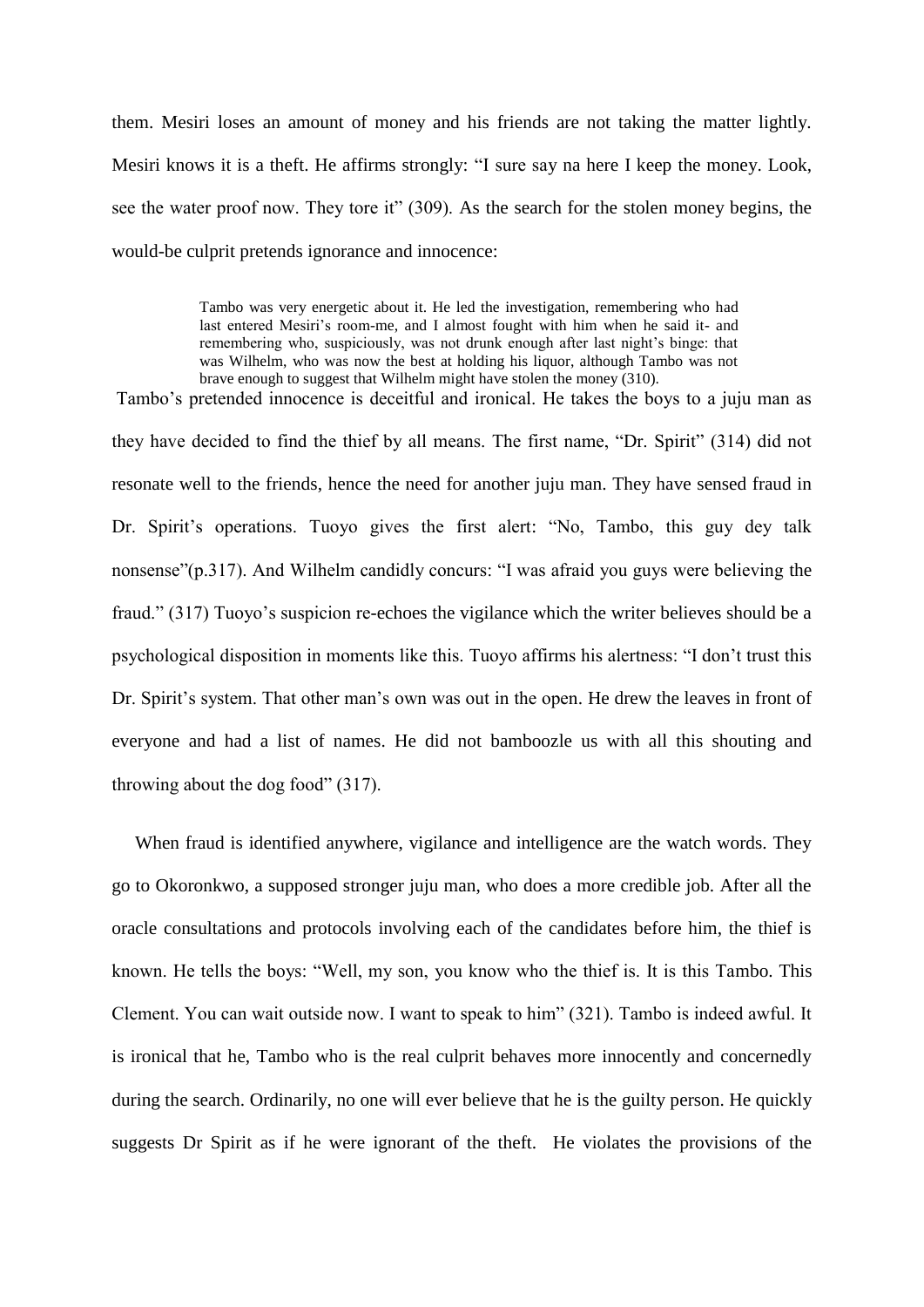criminal law and still pretends innocence by forcing his colleagues through the traumatic process of extreme action. He exemplifies a hardened criminal.

The writer paints yet another picture of criminal damage. Having a premonition of its possible outcome; Ewaen and Tuoyo turn down an invitation by Brenda which is designed for doom. She hopes they will be present at Harry's sister, Phoebes' party holding at Ekosodin. Expectedly, Tambo attends the party and narrowly escapes death bringing back news of horror to the friends. It is obvious to all that the chips are down as the two main rival cults; Black Axe and Cosa Nostra are at war. Wilhelm becomes the victim of criminal damage as he gets stabbed to death. With the demise of Wilhelm, things will never be the same again. The ineptitude of the Nigerian police is once again portrayed with their search and investigation which ends in futility. The friends who are invited for interrogation are released after initial criminal harassment. Osaze and Ewaen will leave the country to complete their studies in the United Kingdom as their father now considers Uniben a danger zone. Lorenchi is not spared in the cult war, he equally falls a victim of death.

Every time people decide to abandon laws made to protect their shared interests, the result is always disastrous. A number of criminal damage incidents are evident in the novel as a result of the postmodernist desire of the characters to satisfy their selfish interests. This iconoclastic belief is corroborated by a firm conviction by some characters that the law does not constitute a system of objective truth. In their postmodernist poise, they see the law as a hegemonic factor emanating from the legacies of the colonial masters. This perception influences their rebellious desire to rewrite the legal script positively or negatively. This rebellious desire is positive when there is a shared system of understanding aimed at addressing an instance of injustice and negative when there is a deliberate effort by the law to deconstruct their new views and ideologies.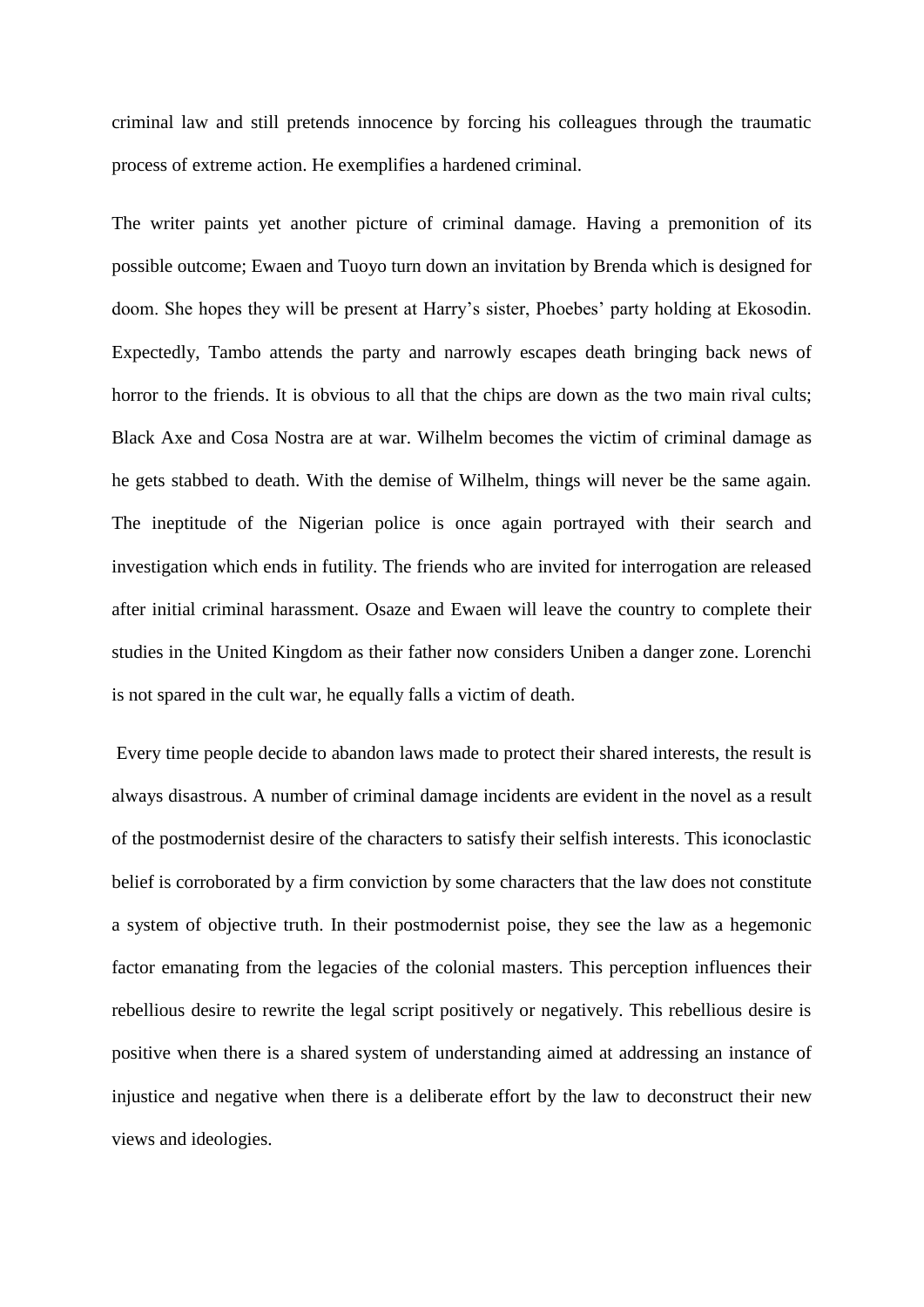# **Conclusion**

This study has established that contravention of the law on university campuses in most African countries draws its energy directly from the systemic rot that is entrenched within the elitist oligarchy. From that depraved zenith, subversive behaviour trickles down to the many existential layers of the society including the university campus. Imasuen uses his novel to create awareness about the endemic value-breakdown that has been emboldened on university campuses. Students who should see the university as a place for learning and positive social relations have become objects of viciousness and unlawful behaviour. Consequently, *Fine Boys* can be seen as a social satire designed to further the need for societal harmony and behavioural change set on the path of the rule of law.

#### **WORKS CITED**

- Ejiofor, B.A and Kamalu, I. Leadership and Cultural Frames in Soyinka's The Strong Breed. *Ibadan Journal of English Studies* 7,174-187. 2011.
- Elegido, J.M. *Jurisprudence.* Ibadan: Spectrum Law Publishing.2010.
- Eruaga, A.O. 2018. Representations of crime and punishment in selected African and African American novels. Ph.D. Thesis. Dept. of English, University of Ibadan. 198.
- Hunsu, F. 2008. Historic Memory in Akachi Ezeigbo' s *The Last of the Strong Ones*. *Ibadan Journal of English Studies* 4&5, 183-194.
- Imasuen, E. *Fine Boys*. Lagos: Kachifo. 2011.
- Jegede, O. Subversive (Re) writing and Body Poetics in Lola Shoneyin's *So All the Time I was Sitting on an Egg*. *Ibadan Journal of English Studies* 7, 207-224. 2011.
- Kehinde, A. Post-independence Nigerian Literature and the Quest for True Political Leadership for the Nation. *Journal of sustainable development in Africa* 10.2:334.2008.
- Martin, A. E and Law, J. *Oxford Dictionary of Law*. 6th ed. New York: Oxford University Press. 2006.
- Mikailu, D. New Subjectivities in Third Generation Nigerian Prose Fiction: Recasting Female Individuality in Kaine Agary's Yellow-Yellow. *Ibadan Journal of English Studies* 7,188-206. 2011.
- Oriaku, R. Speaking to the Dead about the Living: The Nigerian Newspaper Obituary Publication as covert auto/biography. *Ibadan Journal of English Studies* 5&6, 145-